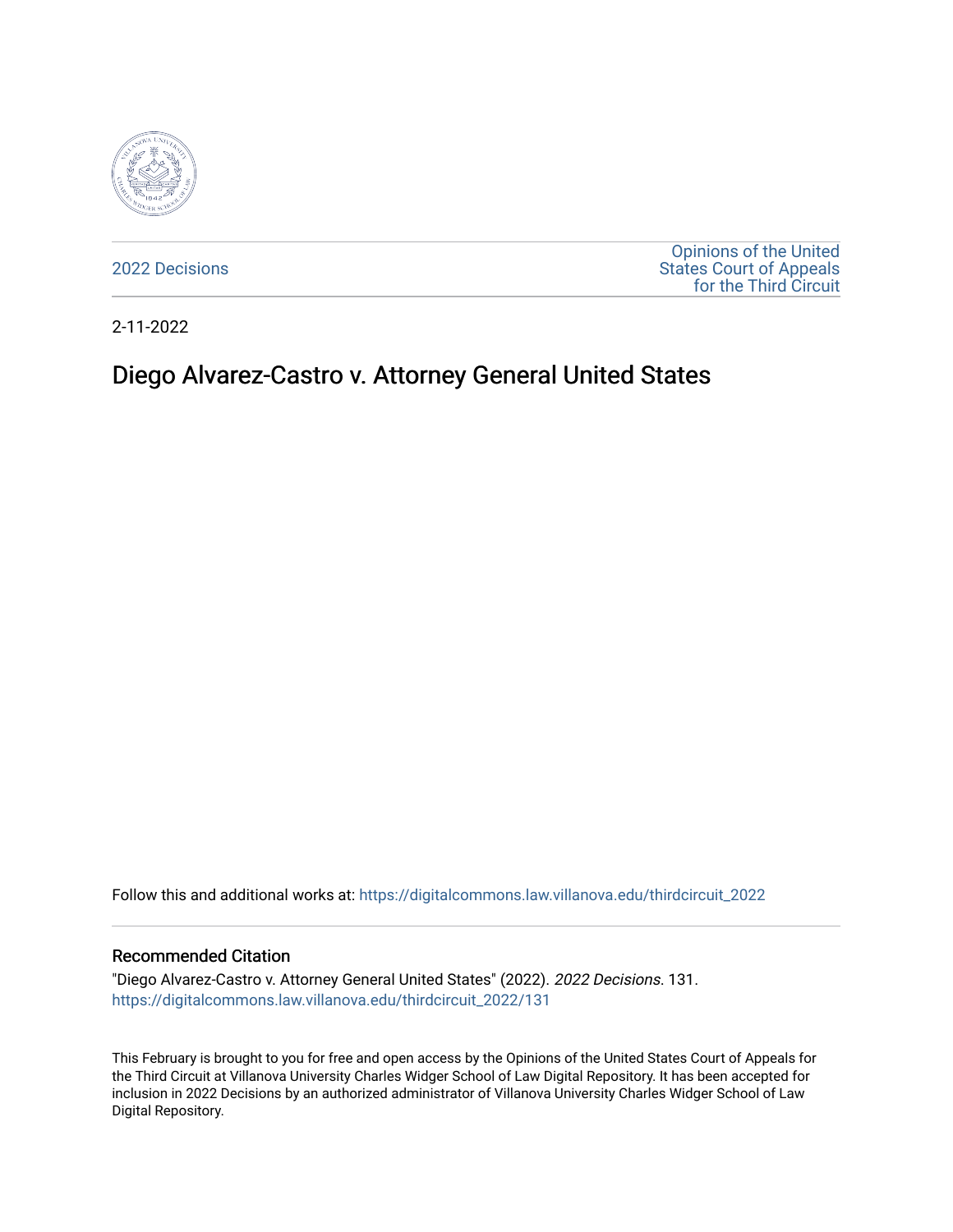## **NOT PRECEDENTIAL**

## UNITED STATES COURT OF APPEALS FOR THE THIRD CIRCUIT

\_\_\_\_\_\_\_\_\_\_\_\_\_

No. 20-3294 \_\_\_\_\_\_\_\_\_\_\_\_\_

## DIEGO ALVAREZ-CASTRO, Petitioner

v.

## ATTORNEY GENERAL UNITED STATES OF AMERICA \_\_\_\_\_\_\_\_\_\_\_\_\_\_\_\_

On Petition for Review from the Board of Immigration Appeals (Agency No. A200-295-619) Immigration Judge: Kuyomars Q. Golparvar

Submitted Pursuant to Third Circuit L.A.R. 34.1(a) January 24, 2022

\_\_\_\_\_\_\_\_\_\_\_\_\_

\_\_\_\_\_\_\_\_\_\_\_\_\_\_

Before: CHAGARES, Chief Judge, McKEE and MATEY, Circuit Judges

(Opinion filed: February 11, 2022)

OPINION\* \_\_\_\_\_\_\_\_\_\_\_\_\_

\_\_\_\_\_\_\_\_\_\_\_\_\_

This disposition is not an opinion of the full Court and, pursuant to I.O.P. 5.7, does not constitute binding precedent.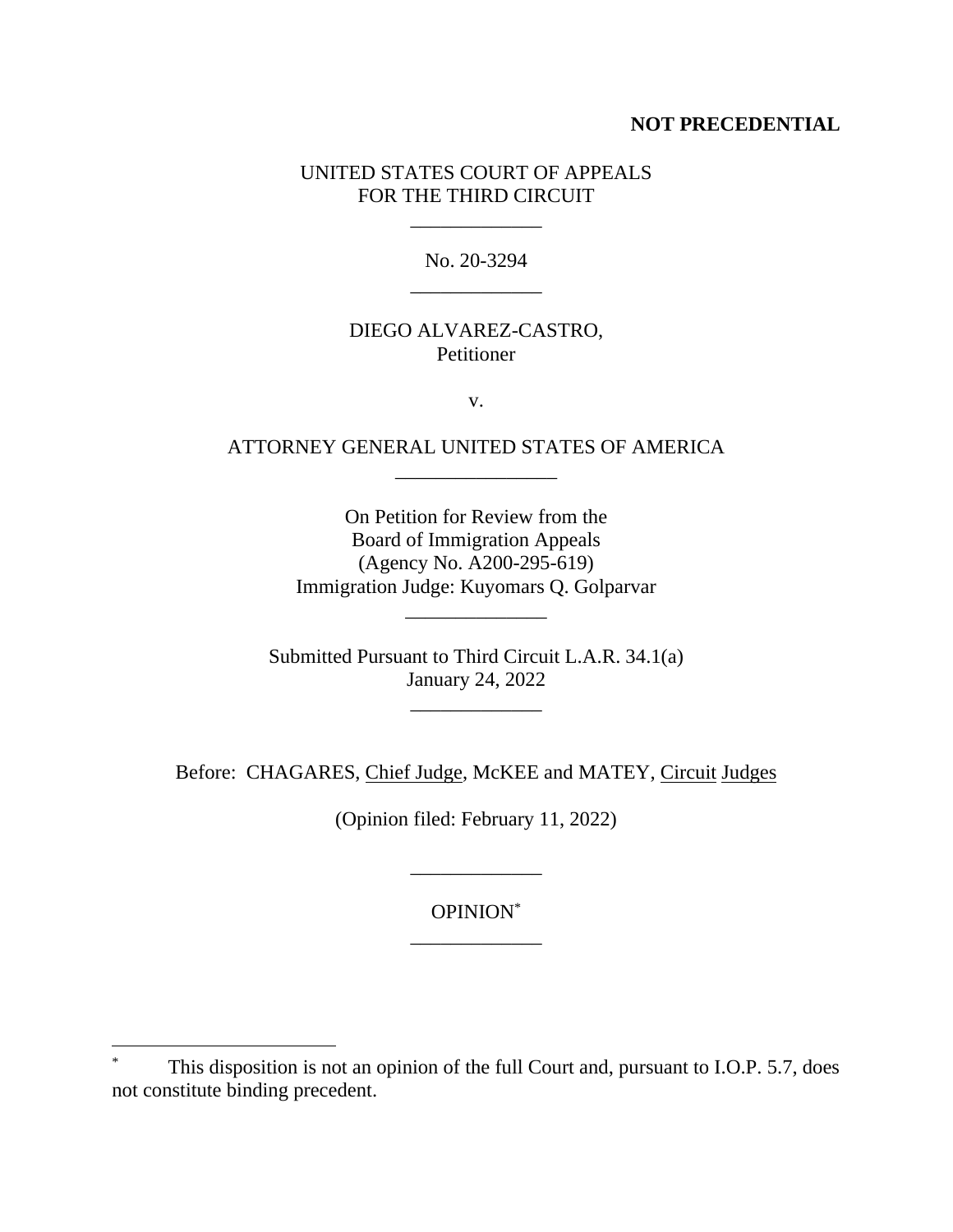#### CHAGARES, Chief Judge.

Diego Alvarez-Castro petitions this Court to review the Board of Immigration Appeals' ("BIA") denial of his sua sponte motion to reopen. Because we conclude that we do not have jurisdiction to review this denial and because Alvarez-Castro did not exhaust his argument regarding equitable tolling, we must dismiss the petition.

I.

Alvarez-Castro is a native and citizen of Mexico. He came to the United States after facing threats from the Michoacan Family cartel due to his work as a chef at a hotel that housed agents from the Mexican federal police. After being placed in removal proceedings, Alvarez-Castro sought withholding of removal and protection under the Convention Against Torture ("CAT"). The Immigration Judge ("IJ") denied withholding of removal, finding that the proffered particular social group ("PSG") of "individuals who are perceived to have provided assistance to the Mexican Federal Police against narco-traffickers" was not cognizable. Administrative Record ("A.R.") 118. The IJ also found that Alvarez-Castro had not shown that the Mexican Government was unable or unwilling to protect him. On appeal, the BIA agreed that the PSG was not cognizable. Because of this, the BIA held that it "need not reach the applicant's other appellate arguments." A.R. 75.

When the BIA sent its notice of decision, on January 31, 2020, it was apparently delivered to the wrong office in petitioner's counsel's building — to a nonprofit on the first floor, with whom petitioner's counsel does not share any files or information.

2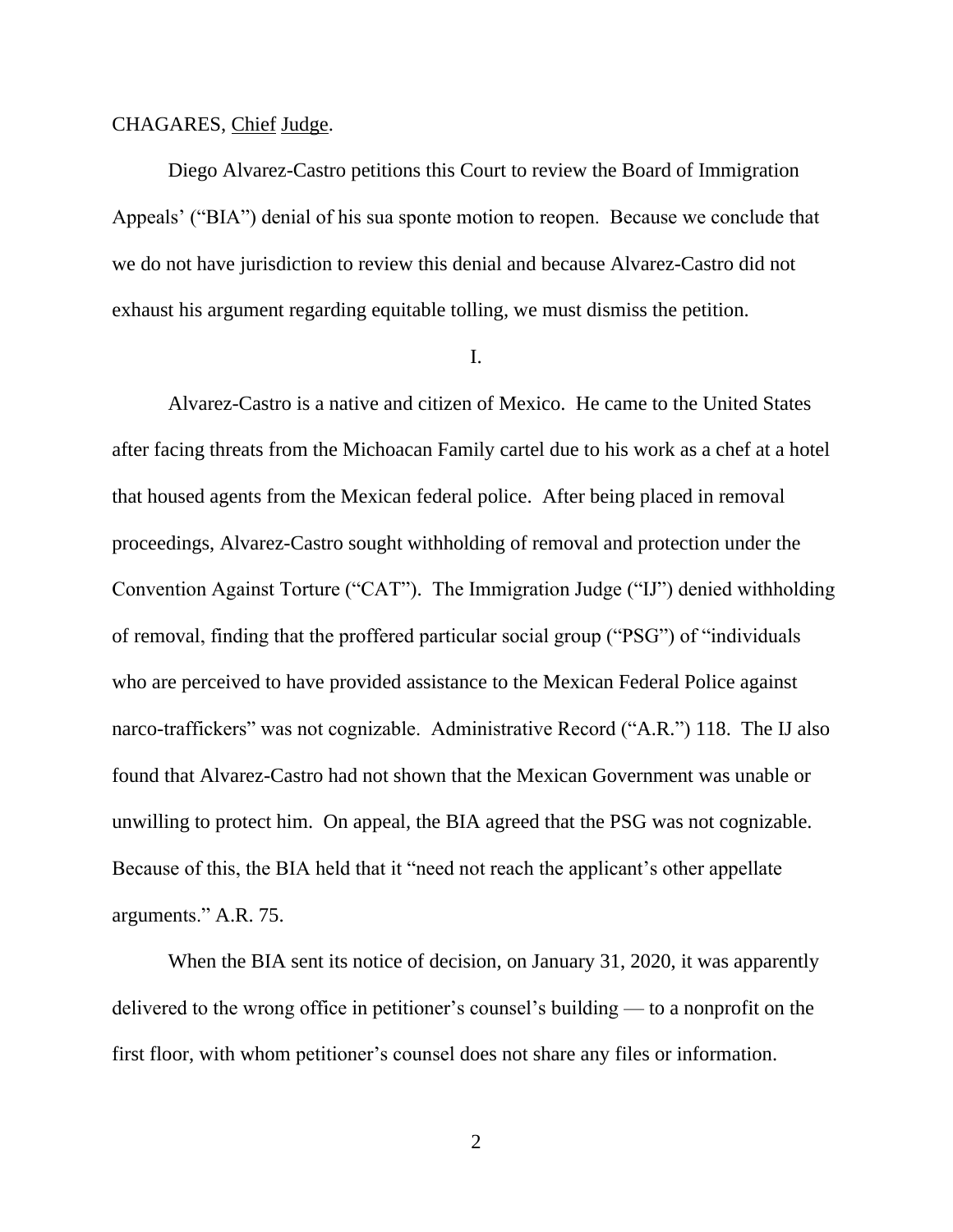Alvarez-Castro had been released from detention, and only learned of the decision when he was instructed to present himself for deportation on July 3, 2020.

Alvarez-Castro submitted a motion to reopen two weeks later, on July 17, 2020. The motion argued that the BIA should exercise its sua sponte reopening power due to an intervening change in law regarding particular social groups — Guzman Orellana v. Att'y Gen., 956 F.3d 171 (3d Cir. 2020). The BIA denied the motion. Petitioner filed this timely petition for review.

#### $II<sup>1</sup>$

Motions to reopen must normally be filed within ninety days of a final removal order, subject to limited exceptions not relevant here. See 8 C.F.R. § 1003.2(c)(2). However, the Board may, on its own authority, reopen a case at any time. See 8 C.F.R. § 1003.2(a). "The decision to grant or deny a motion to reopen . . . is within the discretion of the Board." Id.

We have held that because the BIA's discretion in this area is essentially unfettered, "orders by the BIA declining to exercise its discretion to reopen *sua sponte* are functionally unreviewable, unlike other orders on immigration motions to reopen." Park v. Att'y Gen., 846 F.3d 645, 651—52 (3d Cir. 2017). We may only exercise jurisdiction to review denials of sua sponte motions when (1) the BIA relies on an incorrect legal premise in its analysis, or (2) the BIA has constrained itself through rule or

<sup>&</sup>lt;sup>1</sup> We generally have jurisdiction to review BIA decisions pursuant to 8 U.S.C. § 1252(a). Below we consider whether we have jurisdiction in this case.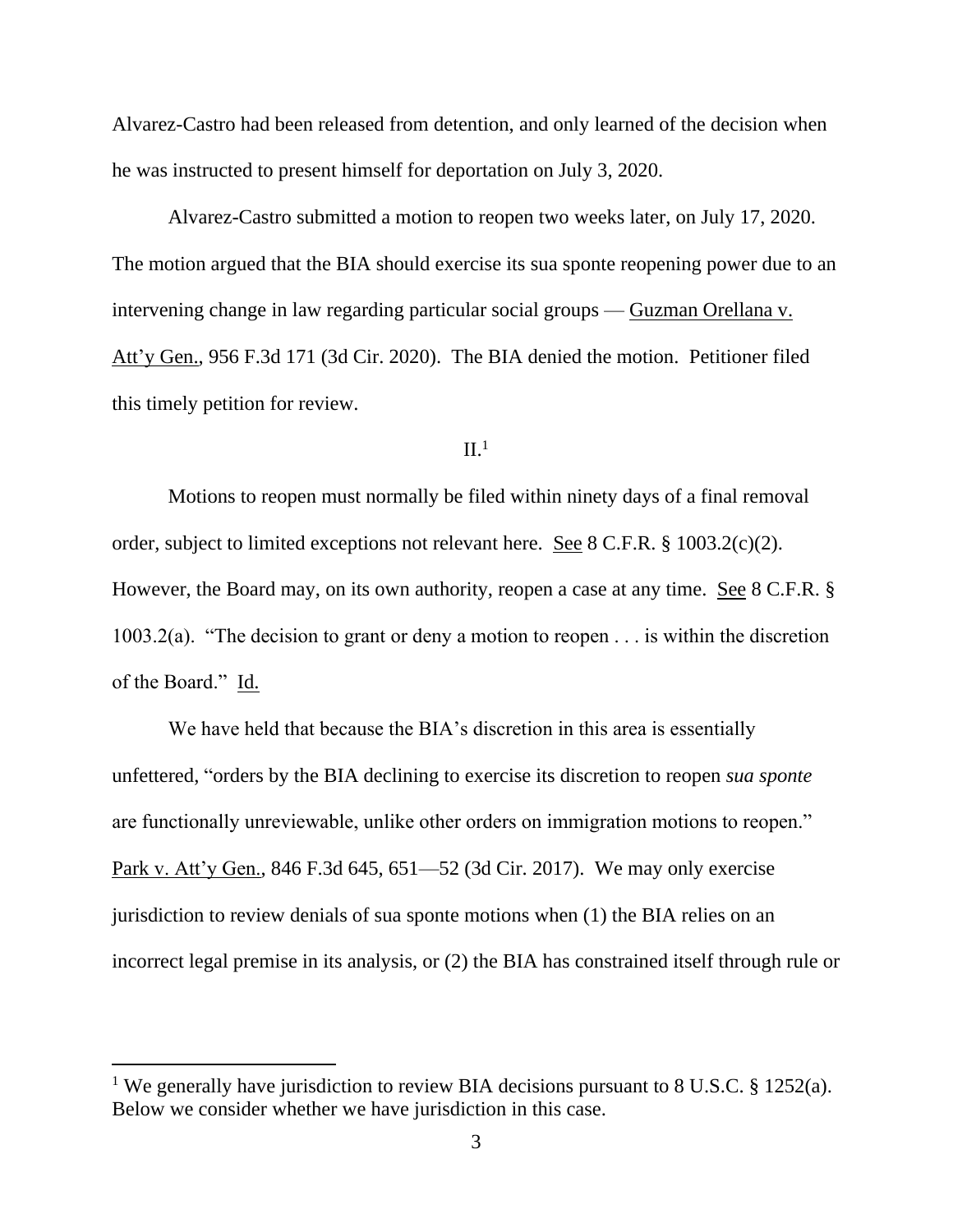settled course of adjudication. See id.

The BIA here "acknowledge[d] that a fundamental change in law may be considered an exceptional circumstance warranting sua sponte reopening regardless of the sufficiency of the prior order of removal." A.R. 3. Nevertheless, it held that it saw "no basis for exercising [its] sua sponte authority to reopen proceedings" and that even if proceedings were reopened, the Board "would still uphold the Immigration Judge's decision denying relief" because Alvarez-Castro did not show that the Mexican government was unable or unwilling to protect him. A.R. 4.

Alvarez-Castro argues that because the BIA analyzed the Mexican Government's inability to protect him under the now-vacated framework of Matter of A-B-, 27 I&N Dec. 316 (A.G. 2018), the BIA relied on an incorrect legal premise and we have jurisdiction to review its denial of his motion. We disagree.

This Court has held that the "condone or complete helplessness" standard from Matter of A-B- is functionally equivalent to the long-standing "unable or unwilling to protect" standard used to assess government action (or inaction) in asylum and withholding claims. See Galeas Figueroa v. Att'y Gen., 998 F.3d 77, 88 (3d Cir. 2021). Accordingly, even though Matter of A-B- has now been vacated by the Attorney General, see Matter of A-B-, 28 I&N Dec. 307 (A.G. 2021), the vacatur does not on its own show any legal error from the BIA here.

Alvarez-Castro argues, however, that in its decision, the BIA noted that the "condone or complete helplessness standard" and the "unable or unwilling to protect" standards were not analogous, and thus contravened our circuit precedent both prior to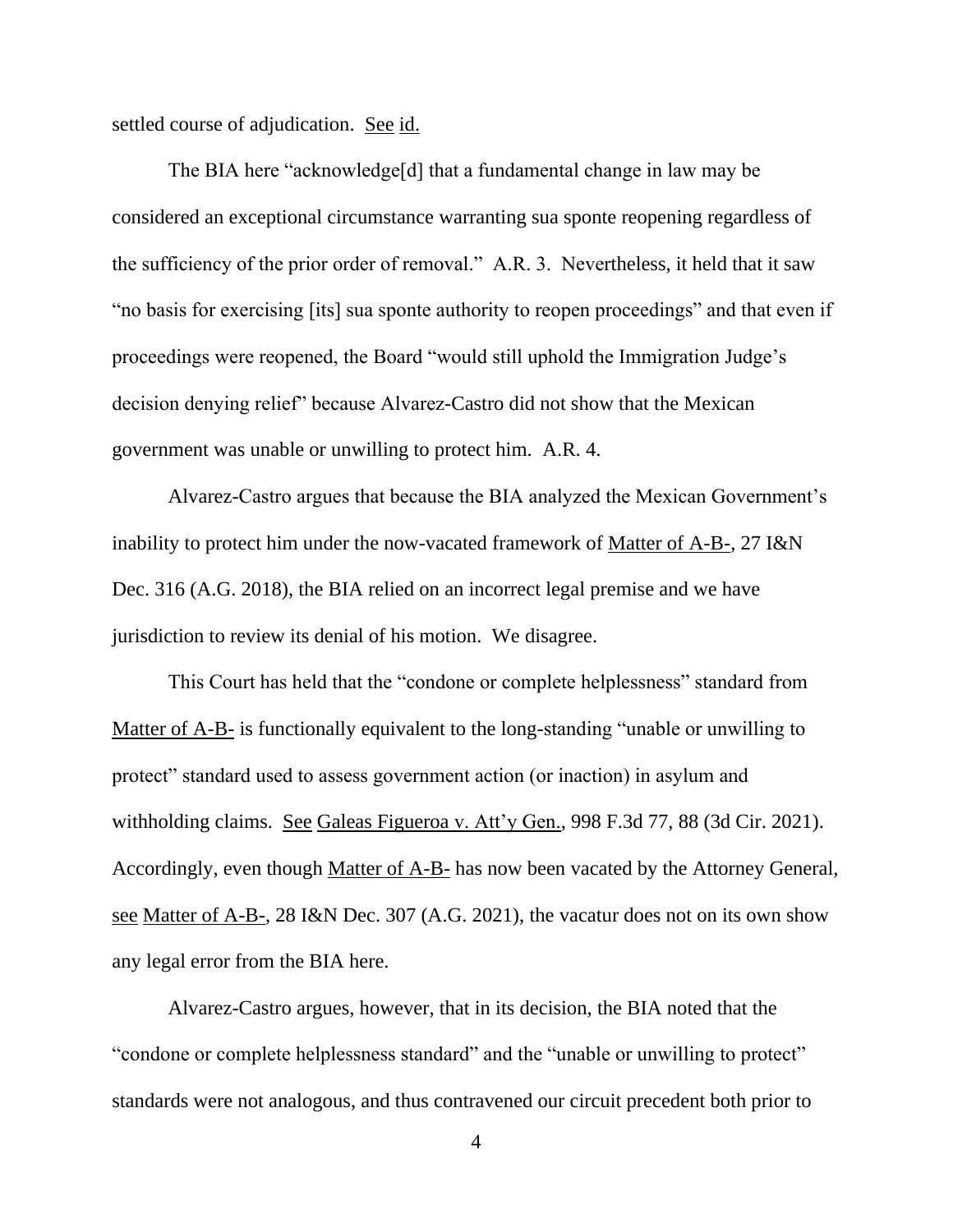and after Galeas Figueroa. But the BIA first held that it saw "no basis" to exercise its discretion to reopen proceedings. A.R. 3. It then determined that even if it were to reopen proceedings sua sponte, it would still uphold the IJ's decision to deny Alvarez-Castro relief based on its analysis of government action. Alvarez-Castro's arguments regarding this analysis therefore do not address whether we have jurisdiction to review the decision, because the BIA's denial did not rest on its subsequent analysis using A-B-. Even if we were to consider that analysis as underlying the denial of the motion, the BIA concluded its analysis stating that Alvarez-Castro "did not establish that the Mexican government was or will be unable or unwilling to protect him." A.R. 5. Given this ultimate conclusion, the earlier references to Matter of A-B- do not constitute reliance on an incorrect legal premise. Accordingly, we lack jurisdiction to review the denial of the motion. See Park, 846 F.3d at 651.

Alvarez-Castro also argues that the BIA should have considered whether to grant him equitable tolling. A non-citizen who moves to reopen his case beyond the ninety-day deadline may be entitled to equitable tolling of that deadline "only if he shows '(1) that he has been pursuing his rights diligently, and (2) that some extraordinary circumstance stood in his way' and prevented timely filing.'" Nkomo v. Att'y Gen., 986 F.3d 268, 272—73 (3d Cir. 2021) (quoting Holland v. Florida, 560 U.S. 631, 649 (2010)). As with all issues raised on appeal, the petitioner must first exhaust this issue before the BIA. See 8 U.S.C. § 1252(d)(1). In Nkomo, we held that where a non-citizen "requested reopening of her proceedings outside the ninety-day period for 'changed circumstances' and recited facts showing that the delay was through no fault of her own" she had properly exhausted